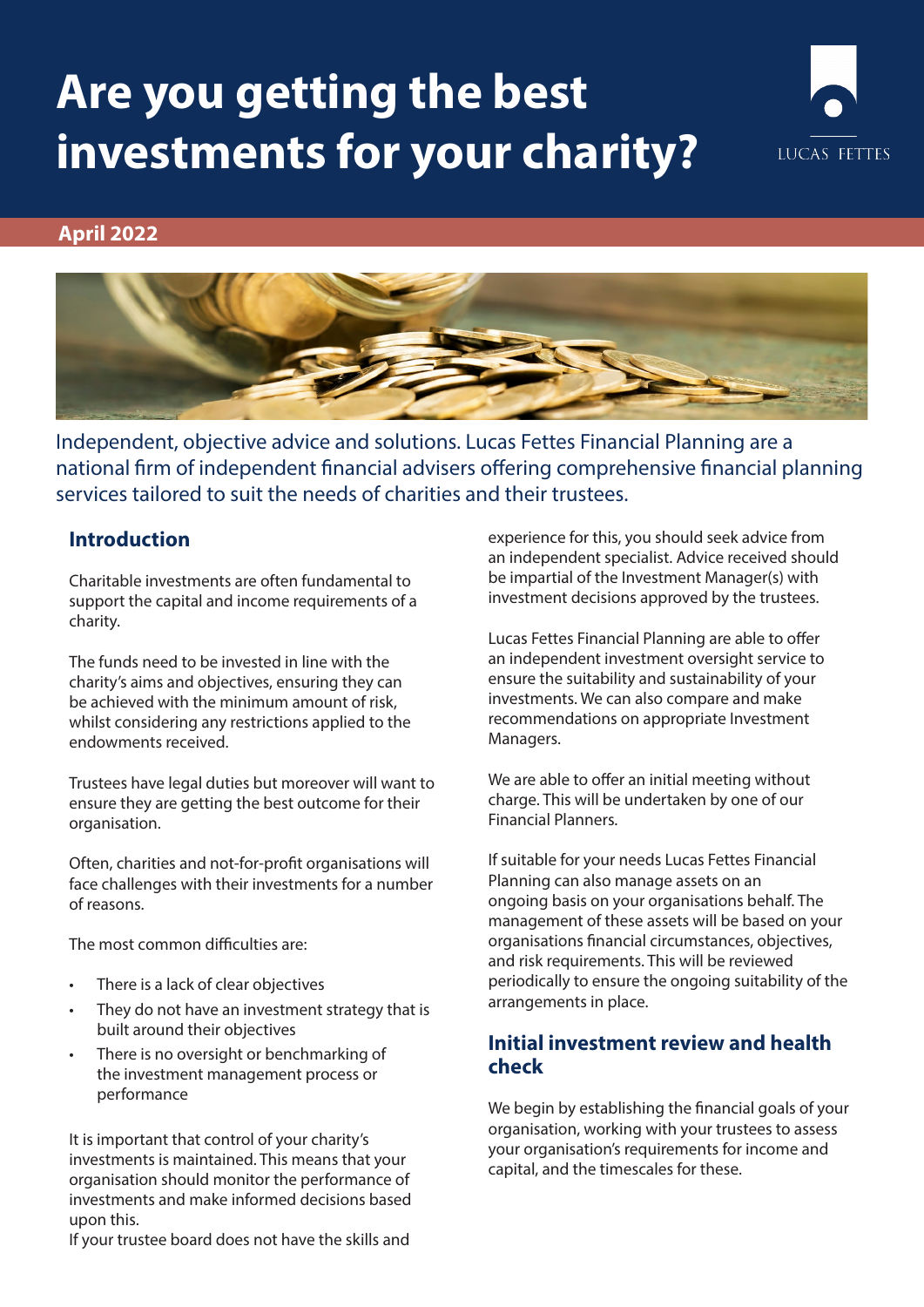We understand the responsibilities trustees have, which includes the need to set clear objectives for funds and choose appropriate performance, risk and time benchmarks for Investment Managers. We take these factors into account when working with our clients.

### **Review of your Investment Manager(s) and strategy**

We will undertake a review of your organisation's current arrangements with your Investment Manager(s), to analyse the performance of your organisation's investments alongside key benchmarks and indices.

This review will also consider the risk and volatility of your organisation's current portfolio against the agreed investment policy and financial objectives, and determine whether the charges your organisation pay are reasonable and competitive.

#### **Review of your Investment policy statement**

To undertake this review we will start by establishing whether your organisation's investment policy statement is compliant with, and meets, the applicable regulatory requirements and current best practice.

We will also ensure this correctly and appropriately outlines the investment needs of your organisation.

These may include:

- Overall investment aims and objectives
- Risk profile and parameters
- Capital growth and income requirements
- Investment powers and restrictions
- Delegation of investment discretion
- Timing of returns and liquidity requirements
- Consideration of socially responsible investment criteria
- Benchmarking and performance reviews

### **Investment strategy analysis**

We will clearly identify and explain the investment options available to your organisation.

To begin this process we will analyse your organisation's approach and its alignment to the investment policy statement.

A range of investment solutions that are available to your organisation will then be explained, along with the inherent risk and return characteristics. We will then assist your organisation in formulating and implementing an investment strategy.

### **Investment Manager(s) selection**

Through our research and due diligence we will assist you in assessing and appointing the most suitable Investment Manager(s) for your organisation's needs. This consists of identifying and gathering detailed information about appropriate Investment Managers.

Based upon your organisation's requirements and investment needs, we will conduct an analysis and make recommendations to help your organisation make its selection. Once the selection is made, we will assist you with the transition of assets where applicable.

## **Ongoing monitoring and cash flow**

If you pay for an ongoing service we will monitor the performance of your Investment Manager(s) on an ongoing basis. This includes assessing the portfolio's risk, volatility and continued suitability against your organisation's requirements, as well as the overall performance.

We can also provide cash flow forecasting services and reports to assist the charity in meeting and managing its capital and income requirements.

#### **Summary**

If your charity, or not for profit organisation, is looking to invest or review the investment arrangements it already has then there are many considerations to take into account.

Lucas Fettes Financial Planning have a range of cost effective services that can assist charities and not for profit organisations with their investment arrangements. We are independent and our services are tailored to the requirements of our clients.

By seeking independent advice the trustees can be satisfied they are fulfilling their duties and more importantly achieving the best outcome for their organisation.